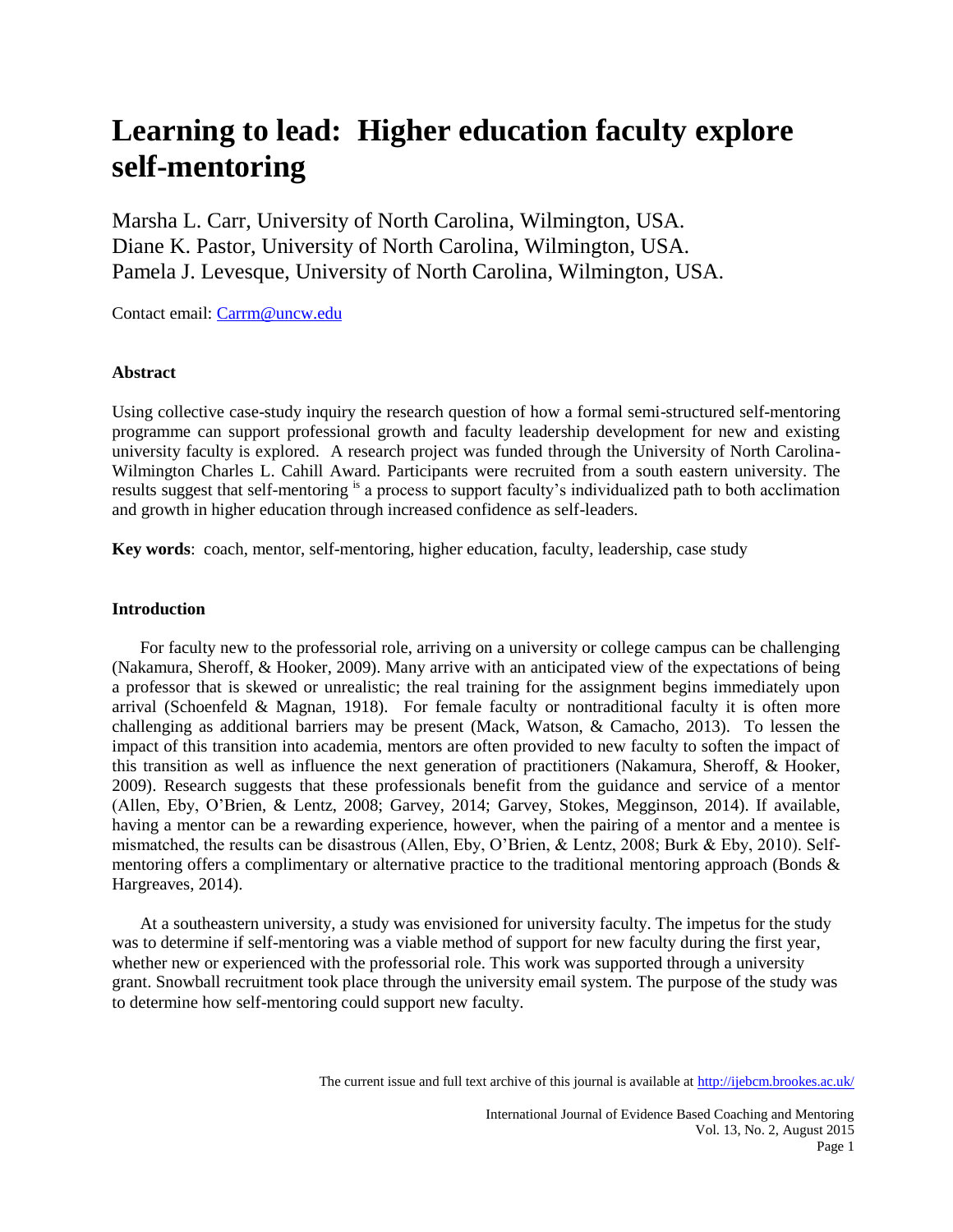#### **History**

There are deep historical roots to the word "mentor". The original Mentor appears in *The Odyssey* as an old and trusted friend of Odysseus. The story follows that Mentor is appointed to look after the estate and to look after Odysseus's son, Telemachus. The Mentor is a guide to young Telemachus in his search for reunion with his father. Mentor urges the boy on his quest, finds a ship, accompanies him on the first leg, and then departs, returning again at the end of the tale to assist as the father, son, grandfather recapture their heritage and consolidate their return home. His part in the tale is instructive, helping the youth achieve his manhood and confirm his identity (Daloz, 1999). The mentor takes on the role of guide and sage with characteristics of helper, teacher and advisor (Kostovich & Thurn, 2006; Yoder, 1990).

As a concept, mentoring was first utilized in the arts and humanities. Famous mentoring relationships include those between Lorenzo de Medici and Michelangelo, Verrocchio and Leonardo de Vinci and Franz Boas and Margaret Mead (Yoder, 1990). With current workplace challenges and complexities across multiple disciplines, such as business, education and nursing, the mentoring concept has a revived use and importance in today's work environment (Mijares, Baxley & Bond, 2013; Yoder, 1990). This research expands the mentoring concept by introducing self-mentoring as a recognized method of support in the workplace.

## **Review of Literature**

The literature was searched using PROQUEST, CINAHL and EBSCO databases using the keywords mentor, self-mentor, coach, higher education, professor, concept analysis and theory in various combinations. There was a robust return on all keywords except self-mentor suggesting a gap in research and/or publications on this topic.

# *Mentoring: Concept Analysis*

In two concept analyses, one by Yoder (1990) and the other by Mijares, Baxley & Bond (2013) the antecedents, consequences and related concepts of "mentoring" are explored. Antecedents include the presence of the mentor and protégé. Mijares et al (2013) includes interpersonal process and cultural awareness and training as necessary antecedents, whereas Yoder (1990) includes an open and teachable attitude along with the right "chemistry". Necessary criteria for the mentoring process include rolemodeling, sharing knowledge and experience, as well as guiding and providing emotional support (Mijares, et al, 2013). Mijares et al (2013) looked at the mentoring literature from six disciplines; nursing, anthropology, business, education, psychology and social work. All six disciplines shared similar descriptions of mentoring, "…an interpersonal interaction between a seasoned mentor and a novice protégé, which includes supporting, guiding, teaching, encouraging, and role-modeling".

Consequences, those events resulting from the occurrence of the concept, are important to understand within the context of the mentoring relationship. While mentored employees are said to have greater job satisfaction, enhanced role development, greater productivity and reduced turnover, there can also be negative consequences experienced (Mijares, et al, 2013; Yoder, 1990). Not all mentoring relationships are successful, and some face challenges in the mentoring process. Some of these challenges could be related to a developmental difference in age and/or career stage, age differences, culture, gender, power and control challenges, and a change or difference in expectations from the mentoring relationship. If a mentor were to "fall out of favor" within an organization, the protégé may suffer the backlash of association (Yoder, 1990). Disrespect and incivility would certainly doom the relationship to failure,

The current issue and full text archive of this journal is available at <http://ijebcm.brookes.ac.uk/>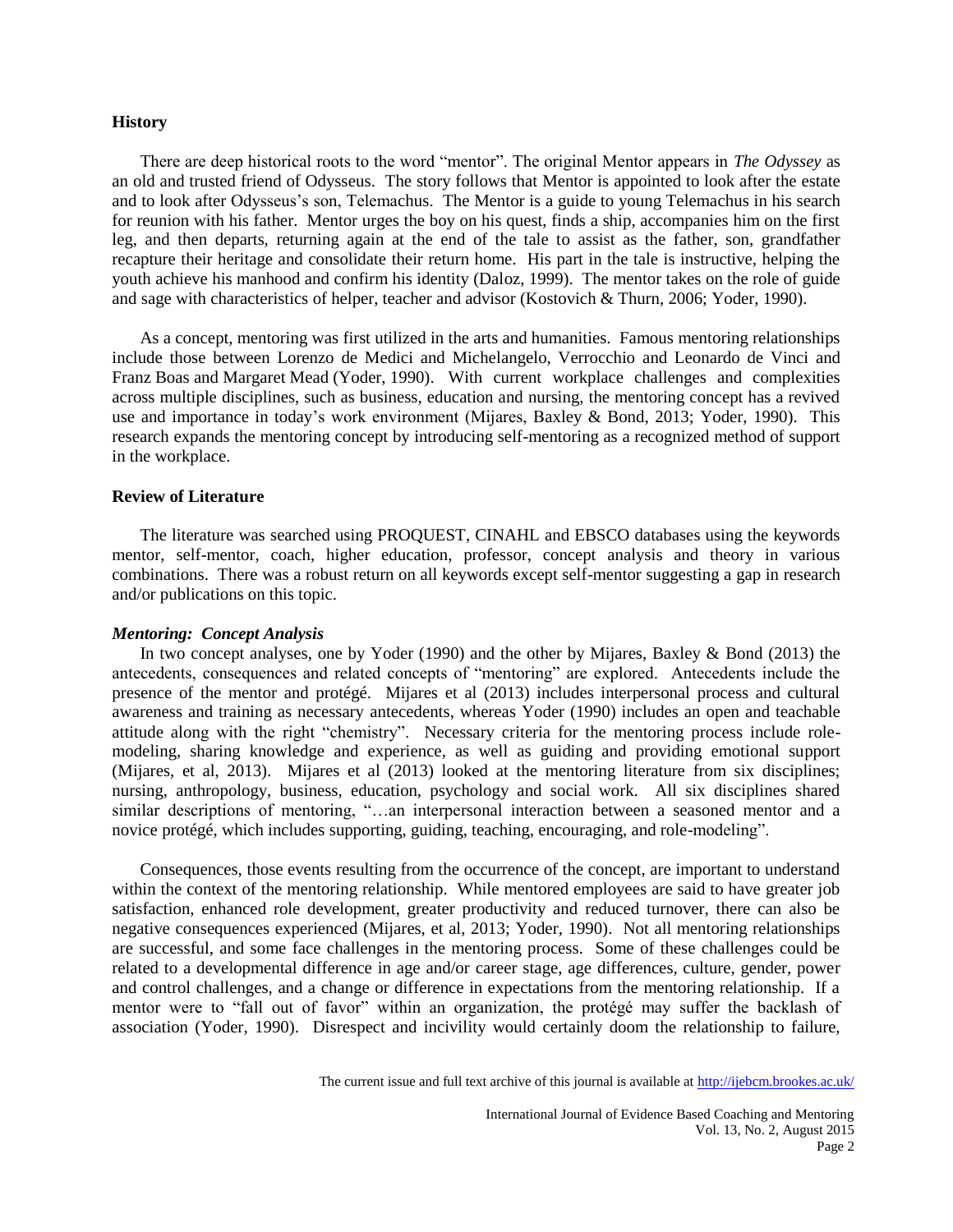such as might be seen if the mentor fails to protect the protégé from jealous peers or superiors or when the mentor betrays the protégé to others (Yoder, 1990).

The above concept analyses aid in understanding the complexities of the mentoring process. While the mentor protégé relationship can provide role development within an organization or discipline it may not always be available or successful. For these reasons self-mentoring may be a viable option.

## *Defining Mentoring*

Mentoring is often reserved for the induction of mentees new to an environment or a profession (Schoenfeld & Magnan, 2004; Alred & Garvey 2010). An ideal mentor is described as someone who "serves as advisor, sponsor, host, exemplar, and guide to a novice who is moving from dependence and inexperience toward independence and proficiency" (Nakamura, Sheroff, & Hooker, 2009, p 2) and most mentoring practices provide guidance built on a relationship of trust. The benefit of mentoring is the opportunity for collaboration, goal achievement and problem solving that it so often provides (Ragins & Scandura, 1997; Nakamura & Shernoff, 2009; Thomas & Saslow, 2011). Alleman (1986) identifies nine mentor functions: 1) giving information, 2) providing political information, 3) challenging assignments, 4) counseling, 5) helping with career moves, 6) developing trust, 7) showcasing protégés achievements, 8) protecting, and 9) developing personal relationship/friendship (pp. 47-48).

Mentoring programmes flounder for various reasons such as the unavailability of suitable mentors, lack of sufficient time dedicated for mentoring, and cost restraints that create a burden on the organization (Allen, Eby, O'Brien, & Lentz, 2008; Burk & Eby, 2010). When the pairing of a mentor and a mentee is compatible, a relationship of trust can build; however, when the mentor and mentee are mismatched, it is referred to as 'negative mentoring' (Scandura, 1998). There are five types of negative mentoring practice experiences: general dysfunctionality, mismatch within the dyad, lack of mentor experience, manipulative behavior, and distancing behavior (Scandura, 1998). General dysfunctionality is the mentee's personal problem interference or a negative attitude to the work environment, individuals in the setting, or a general lack of responsibility. Dyad mismatch is when both the mentor and mentee report a mismatch in personality or work ethic. Lack of mentor expertise occurs when the mentee believes the mentor lacks the necessary skills – interpersonal or knowledge driven - to serve as mentor. Manipulative behavior exists when the mentoring position is used for power, influence, or politics. The final type of negative mentoring is distancing behavior, which results when the mentor intentionally negates to provide proper guidance or sufficient time to the mentee (Scandura, 1998). In a 2013 literature review by Kent, Kochan and Green the influence of culture on mentoring programmes and relationships is explored. Their results are categorized into three categories; 1) culture (age, social class, race, ethnicity, gender, religion and sexual orientation) and mentoring relationships, 2) organizational culture (patterns, communication methods, physical and social environment) and mentoring, and 3) world culture, ethnicity and societal influences. Their review expands the understanding of the mentoring relationship by acknowledging the many complex factors impacting its success. Albeit, mentoring practices and programmes remain indispensable in providing new faculty or employees with essential support.

In order to have the successful outcomes expected mentoring situations must consider the nuances involved during the mentoring process. Universities, like many organizations, provide mentoring services to faculty that are new to the system or new to the profession. The assignment of mentors varies from university to university. It may be a senior faculty member in the department or a combination of both internal and external faculty while some universities encourage new faculty to select a mentor while others assign a mentor (Allen, Eby, O'Brien, & Lentz, 2008). However even with the assignment of a

The current issue and full text archive of this journal is available at <http://ijebcm.brookes.ac.uk/>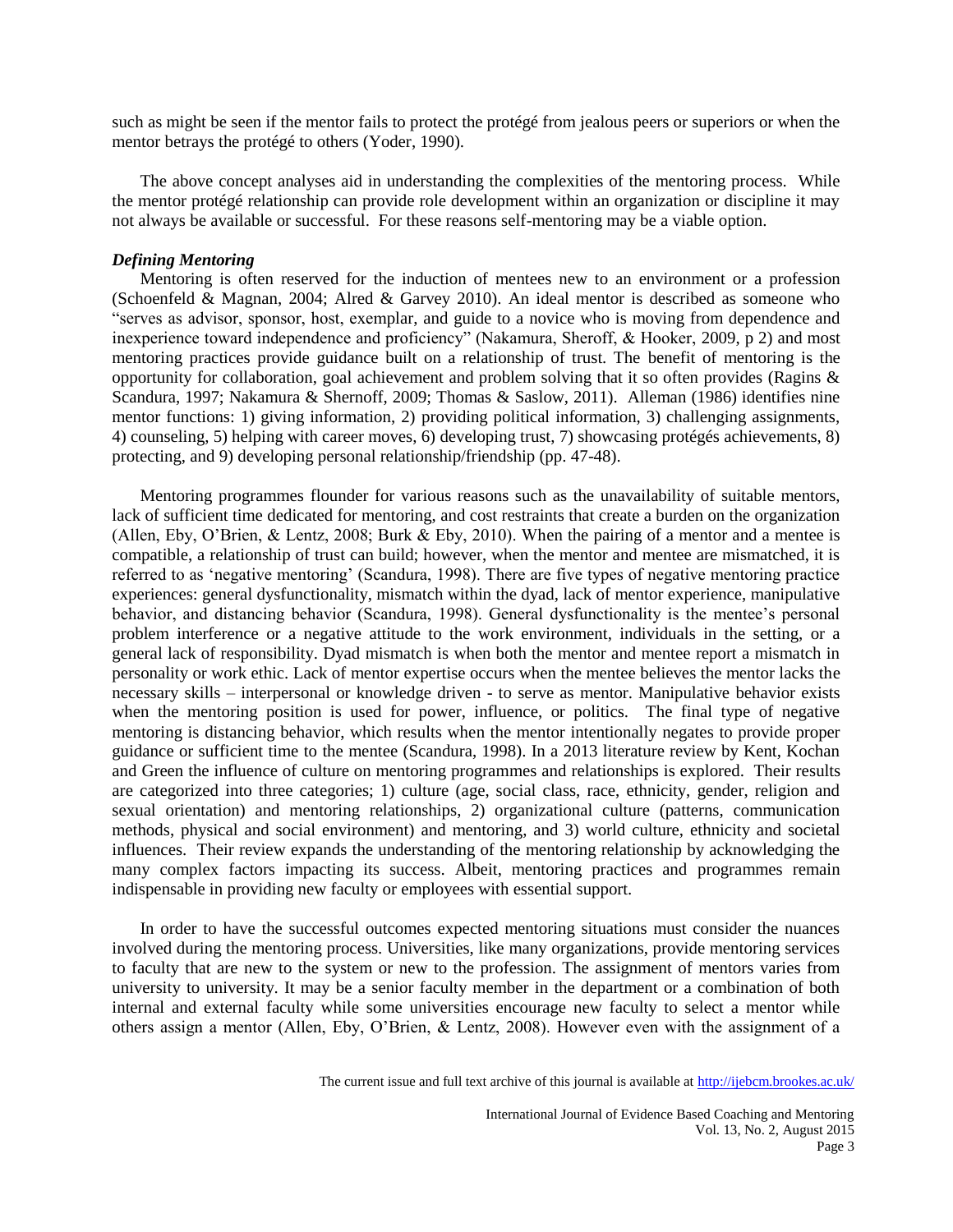mentor, loneliness is a new faculty's most salient complaint over concerns of workloads and busyness (Schoenfeld & Magnan, 1918), regardless of race, gender, and sexual orientation (Mack, Watson, & Camacho, 2013). Collegiality, despite perceptions is not a hallmark of professors. A research study by Sands, Parson, and Duane, (1991) revealed that many departments apply a form of Darwinism. It can be thought of as, "Let's throw the kids off the end of the pier and see whether they can swim or not." (Schoenfeld & Magnan, p 6). Despite this perspective, faculty career development is recognized as an important factor in maintaining faculty vitality (Hynes, 1984).

Integrating new faculty into the organization is also viewed as a critical aspect of leadership development and sustainability (Lambert, 2003). Oakes, Quartz, Ryan, and Lipton believed in 1999, and it still holds true today, that unless there is a commitment by those involved, either mentoring or selfmentoring programmes may fail to be impacting. Barth (1999) looks at leadership as everyone's work and that leaders grow when they engage with others to make sense of the world, reach out to the newly hired, commit to shared outcomes, and develop their identities as owners of their system - the organization. Fugate, Kinicki, & Ashforth (2004) suggest there is a growing recognition of a proactive role by mentees, which coincides with the growing recognition of the proactive role in the socialization (Wanberg & Kammeyer-Mueller, 2000), career attainment (Seibert, Kraimer, & Crant, 2001), and mentoring literatures (as cited in Witzki, & Schneider, 2008).

Self-mentoring is coming to the fore as a complementary practice or viable alternative for individual or group mentoring programmes (Bond & Hargreaves, 2014). A self-mentor is an individual of any age, profession, gender, race, or ability willing to initiate and accept responsibility for self-development by devoting time to navigate within the culture of the environment in order to make the most of the opportunity to strengthen competencies needed to enhance job performance and career progression (Carr, 2013, 2014; Bond & Hargreaves, 2014). Central is the idea of self-development and self-reflection (Huang & Lynch, 1995), while self-motivation is a predominant attribute of a self-mentor.

## *Self-Mentoring*

Proactive individuals are receiving increasing acknowledgement in the world of work (Blickle, Witzki & Schneider, 2009). Proactive behaviors are named as personal initiative, taking charge and those who are active agents initiating improvement in their work setting (Blickle, Witzki & Schneider, 2009). While traditional mentoring typically represents a one-to-one relationship between a less experienced and a more experienced person, self-mentoring offers an alternative for the proactive individual who does not have the typical mentoring relationship option.

Self-mentoring is the act of leading oneself in an unknown environment or even hostile settings if necessary (Carr, 2014, 2015). Darling recognized self-mentoring strategies as early as 1985 (Darling, 1986). She uses the following as examples of self-mentoring: resource finding strategies, self-tutoring strategies, listening and clarifying, reading and researching and observing people. Self-mentors accept responsibility for their personal and/or professional growth through the identification and development of individual skills and aligning internal and external resources to meet expectations using social and professional networking when necessary. Lambert (2003), a scholar in the field of leadership development, believes leadership is a process, not an innate or taught set of individual skills but includes problem solving, broad-based skillful participation, conversations and stories among colleagues, and task enactment in the environment. Those who aspire to become leaders need a structured approach to reach their full leadership potential such as provided in the process of self-mentoring (Bond & Hargreaves, 2014).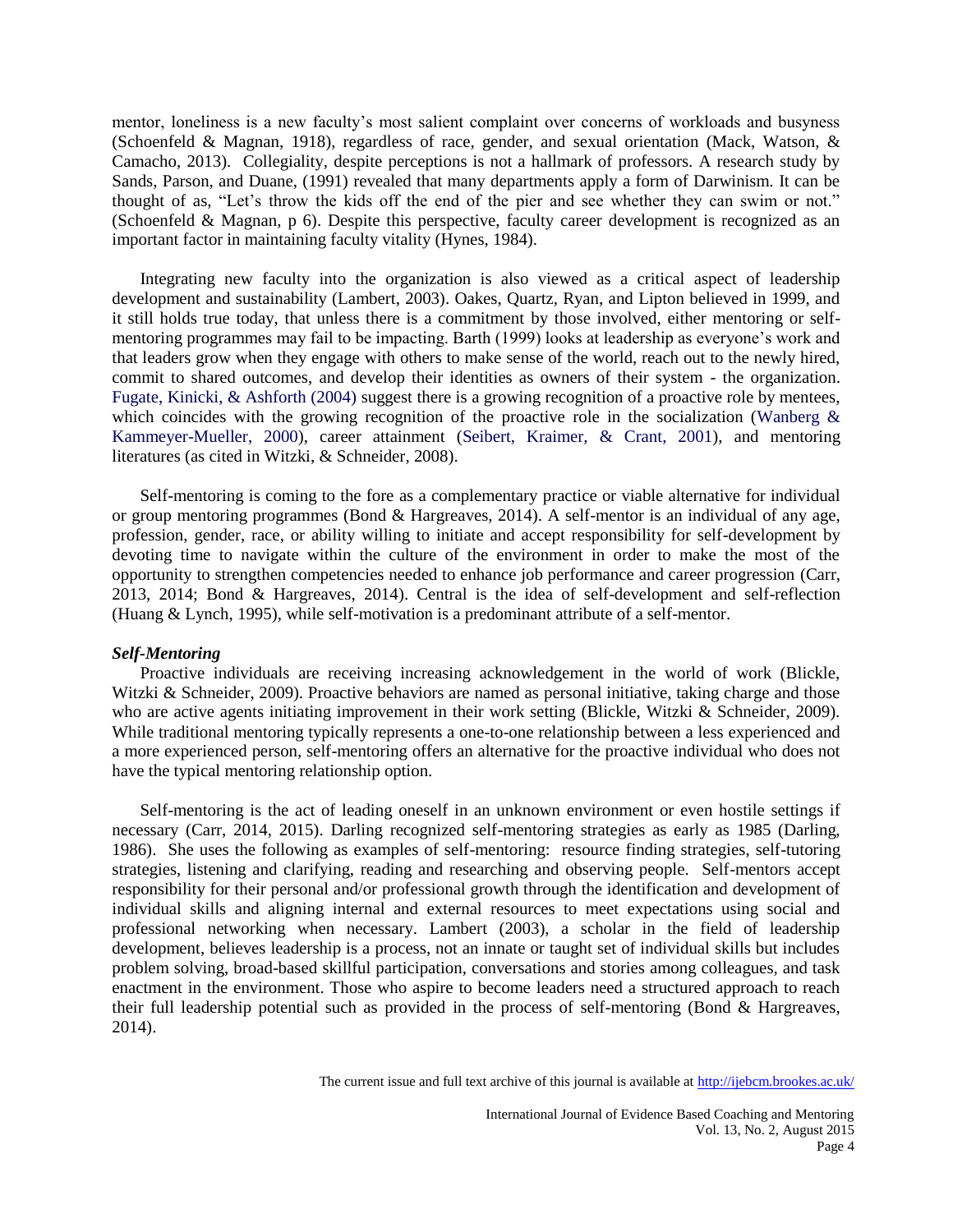Self-mentoring is grounded in the self-leadership theory. As a normative theory, self-leadership is a theoretical construct focused on the internal mechanisms individuals use to intentionally focus their attention and efforts to lead and guide themselves in aspects of both self-direction and self-motivation in three key strategic areas: personal behaviors, natural rewards, and constructive thought patterns (Manz and Neck, 2004; Neck and Houghton, 2006). Within the area of personal behavior, individuals who practice effective self-leadership strive to increase their self-reflection and self-awareness regarding targeted behaviors (typically negative, inefficient, or unproductive behaviors) through the application of reflective techniques (self-observation, self-goal setting, self-reward, self-punishment, and self-correcting feedback) in order to eliminate or reduce negative and unwanted actions thereby increasing positive behaviors (Manz and Neck, 2004). In terms of natural rewards, effective self-leadership practices emphasize the creation of positive elements or items within tasks and/or the redesigning of tasks reducing the amount of negative forces within the task thereby increasing both the natural intrinsic motivational qualities of the task and the energy producing qualities of the task (Houghton and Neck, 2002). Finally, the utilization of constructive thought patterns emphasizes the elimination of dysfunctional beliefs and assumptions, application of mental pictures and mind mapping, and use of positive self-talk so that selfleaders create positive and consistent patterns of thinking thereby eliminating negative thoughts and derailing mental energy (Manz and Neck, 2004). Neck and Houghton (2006) called for a future research streams in the area of self-leadership to include self-mentoring. Within the larger field of leadership, Andressen, Kondrdt, and Neck (2012) found that self-leadership impacted transformational leadership and employee motivation and in a virtual work environments positively impacted individual's level of self-motivation. Stewart, Courtright, and Manz (2011) placing self-leadership within a larger field of leadership summarized that self-leadership at the individual level played a dependable role in the increase of work attitude and performance and that self-leadership was not a replacement for organizational leadership roles.

Previous studies in self-mentoring suggest that educators involved in self-mentoring report increased confidence and self-efficacy (Bond & Hargreaves, 2014). Self-efficacy refers to how confident an individual feels about handling particular tasks, challenges, and contexts. It is derived from Albert Bandura's social cognitive theory and is basically your judgment of your own capability (Bandura & Locke, 2003). Self-efficacy can be described as a process of self-reflection, which evaluates one's ability to accomplish tasks to obtain a favorable resolution (Bandura & Locke).

Converging evidence from controlled experimental and field studies verifies that belief in one's capabilities contribute uniquely to motivation and action (Bandura, 1997; Bandura and Locke, 2003). How people perceive their own efficacy can have an impact on behavior (Pajares, 1996) and motivation in various settings, such as academia (Lee, Lee, & Bong, 2014). Pajares (1996) indicates that selfefficacy perceptions play an important role by suggesting "the value an individual places on a particular outcome directly influences the amount of motivation one has to achieve that outcome, and thus the amount of effort put forth in pursuing the outcome" (p. 450). As perceived capability or self-efficacy increases, so does confidence in one's own ability as a leader. The need to amplify self-efficacy occupies a pivotal role in contributing to motivation and in the accomplishment of self-mentoring expectations.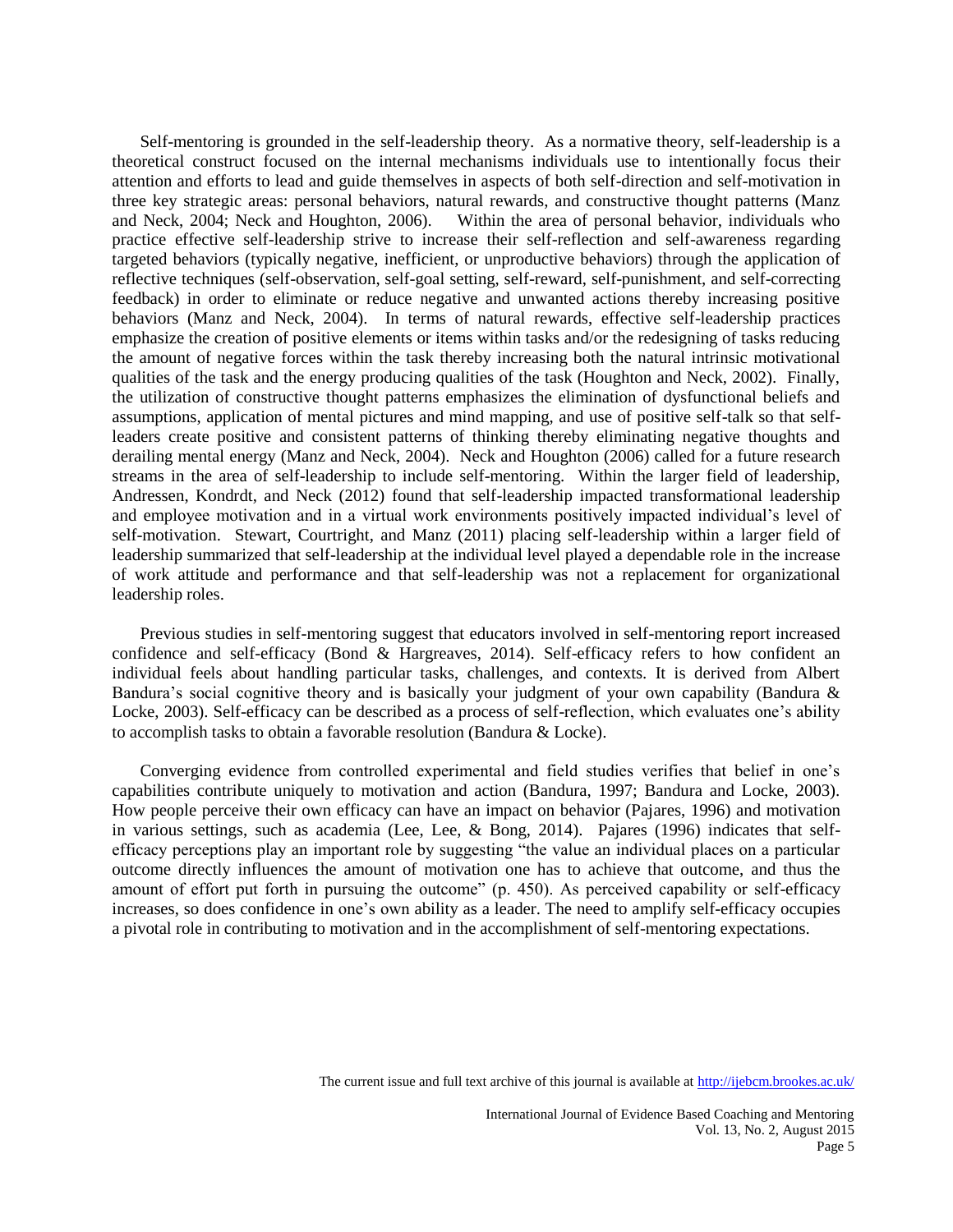## **Methodology**

A descriptive collective case study method was used for this study. A case study is an exploration of a "bounded system" of a case (or multiple cases) over time with a detailed, in-depth data collection (Creswell, 1998). Multiple sources of information include observations, interviews, documents or reports. The context of the case, essential to an understanding of it, involves situating the case within its setting. When more than one case is studied, it is referred to as a collective case study (Creswell, 1998) and inferences and interpretations are drawn from a group of cases (Munhall, 2001). A collective case study was used here to investigate the phenomenon of using self-mentoring as a strategy to situate new faculty into a new role and context.

Specifically, the three academics described here transitioned to a public southeastern university in fall term 2013, with varying degrees of professional role experience and skill sets. This research focused on what are the multiple shaping experiences, which produced the academic's capacity to self-mentor in a new environment?

Hinds, Chaves and Cypess (1992) suggested that examination of four levels of context provide insight into a phenomena: (1) the immediate context (the present, here and now); (2) the specific context (one's unique perspective); the general context (an individual's life general life frame of reference); and the metacontext (a social construction representing shared social views and attitudes). In the academic setting, mentoring involves translation of skills and socialization into the "academy" (Ilevbare, 2011). This study sought to elicit these levels of context and *how* they were linked to an individual's use of selfmentoring techniques to accomplish the task of successfully transitioning to a new academic role and setting.

The university's Institutional Review Board (IRB) approved the study with expedited review and three faculty participants in this study consented to participate. As a group, they were told the purpose and design of the study and were given some literature by the principal investigator, summarizing the state of the science about self-mentoring. Although the primary research question was shared with participants, they were instructed that they could use their own individual methods to track their data collection in response to the question. Over the course of academic year, participants shared their data with the Principal Investigator (PI) and met with her twice for face-to-face interviews lasting thirty minutes. During the interviews, participants updated the PI both about the challenges they faced in acclimating to a new role and setting, and the strategies they were using to self-mentor. A final videotaped interview occurred with each participant.

# **Findings**

New faculty members adapt differently and apply self-mentoring uniquely. Data was collected from the personal narratives of those participating in self-mentoring. Diverse paths were used to meet each participant's professional expectation for transitioning to a new academic environment and professional role development.

#### *School of Nursing: Lydia*

As a new faculty member at a large southeastern school of nursing, Lydia knew that an important first-year goal was to establish an understanding of the existing and potential networks which would help her to achieve her scholarly role definition there. Coming in to this university as an associate professor

The current issue and full text archive of this journal is available at <http://ijebcm.brookes.ac.uk/>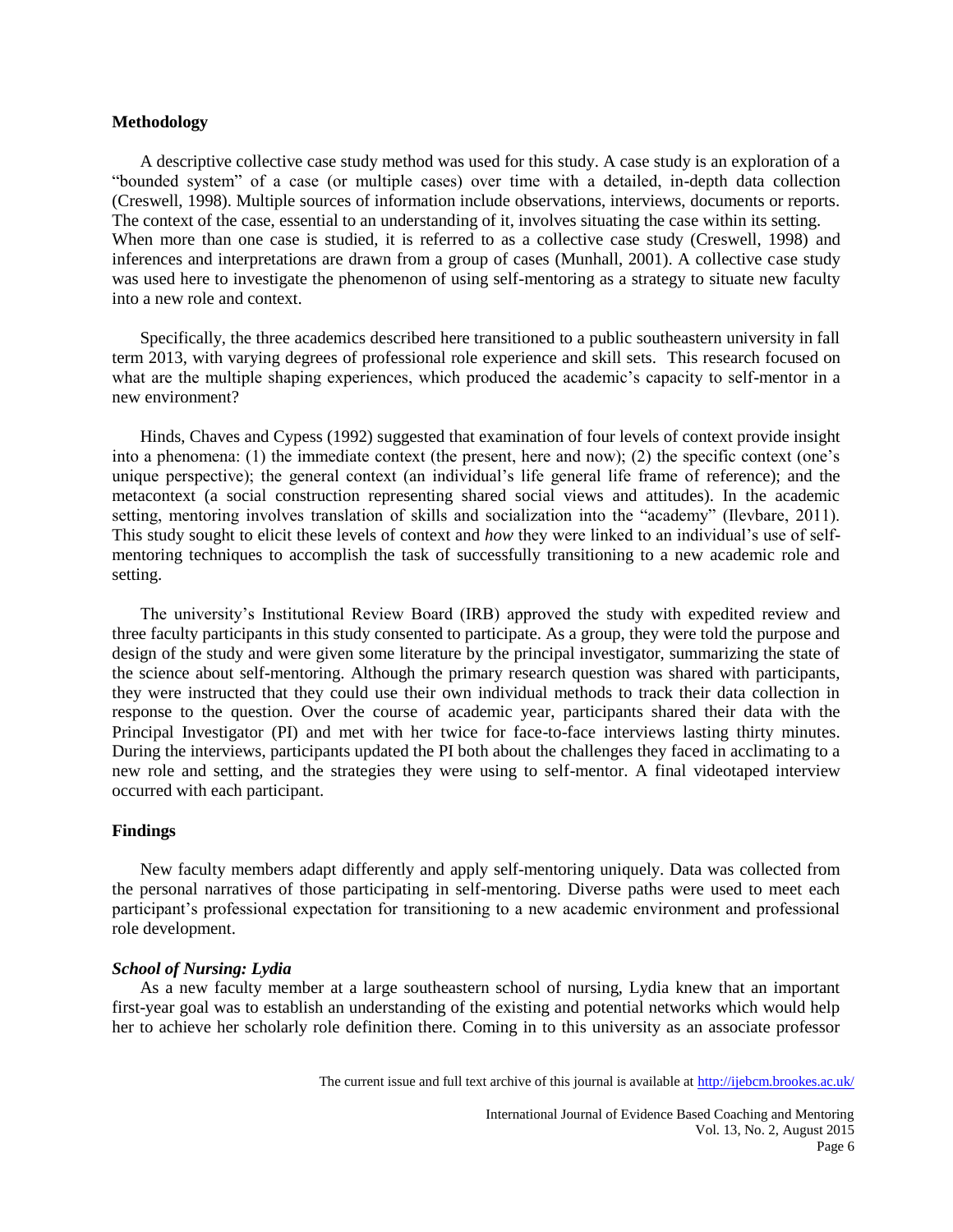with over 10 years' experience teaching at a variety of other academic institutions, Lydia identified that she would benefit from a programme which focused her on setting goals and objectives while reflecting on her progress in role clarification at her new educational institution. Specifically, Lydia planned to pursue a tenure and promotion application within her first few years there, so she realized that focusing her efforts on teaching quality, creativity, scholarly research projects, and success with publishing manuscripts were paramount now. Previously, Lydia seemed apt to consistently volunteer for many service and community activities without viewing her contributions in a strategic way. What she realized now was that she needed to first set clear scholarship goals, and then view every opportunity offered to her as either a way to move forward with those goals or as a distractor, which would take her time away from her goals. Joining a self-mentoring study on campus, led by an expert educator, provided Lydia with time for reflection about goal setting, timetables, and networking with other academics at her new university.

Lydia began by establishing a simple Excel worksheet where she listed her professional goals for the next two years. She matched those goals to the appointment, reappointment and tenure document presently in use at both her school of nursing and her larger university. This enabled her to visualize both her accomplishments and those areas where gaps could be identified. The Self-mentoring project included group meetings with the faculty involved in the study plus individualized guidance and support from the Principal Investigator. These meetings encouraged Lydia to continue with her efforts to track her progress in meeting identified goals and to regularly question if a particular scholarly opportunity (requests for proposal, requests for abstracts, seminars and conferences, etc.) closely matched her strategic goals in her self-mentoring plan. After nearly one full academic year of participation in this project, Lydia has learned more about goal setting and refining her potential contributions to this academic community. She will use these tools as she moves forward in her growth at the university, mindful of the need to focus her work efforts and scholarly pursuits according to the criteria and objectives she has established. For Lydia, selfmentoring became a strategic tool in her tool belt as an educator.

## *In Search of Self: Joan*

Opportunities come in many forms and can be or are often unsettling. While moving to a new area and university opened up paths for growth in a multitude of areas for Joan, it also created chaos. Seeking to make meaning of the internal conflicts associated with her new position, to be successful and define what that meant to her, Joan chose to take the invitation to join a self-mentoring project at the university.

Mentoring was of particular interest to her. She had been a mentor to faculty and to students and believed it to be both a moral choice and spiritually fulfilling. At a previous university she had taken doctoral courses in education and in one course, *The Professorial Role*, she had written a paper exploring the concept of mentorship. In his 1999 book Daloz writes, "A good education tends to our deepest longings, enriches them, nourishes the questions from which grow the tentative answers that, in turn, sow fresh questions that really matter" (p 4). And she began to wonder, what is this education before me and how will self-mentoring help me find and answer the right questions?

Balance was essential as well as not losing the 'self' in all the demands placed on university faculty, which range from high volumes of service and full course loads of teaching, to ongoing research projects and publications. This is where her process began. The self-mentoring journey started with a meeting by the university faculty facilitator for an overview of the practice and what would be expected as a commitment from each individual. The facilitator was warm and inviting, which heightened the comfort in participating immediately. After the meeting Joan read the self-mentoring handbook that had been

The current issue and full text archive of this journal is available at <http://ijebcm.brookes.ac.uk/>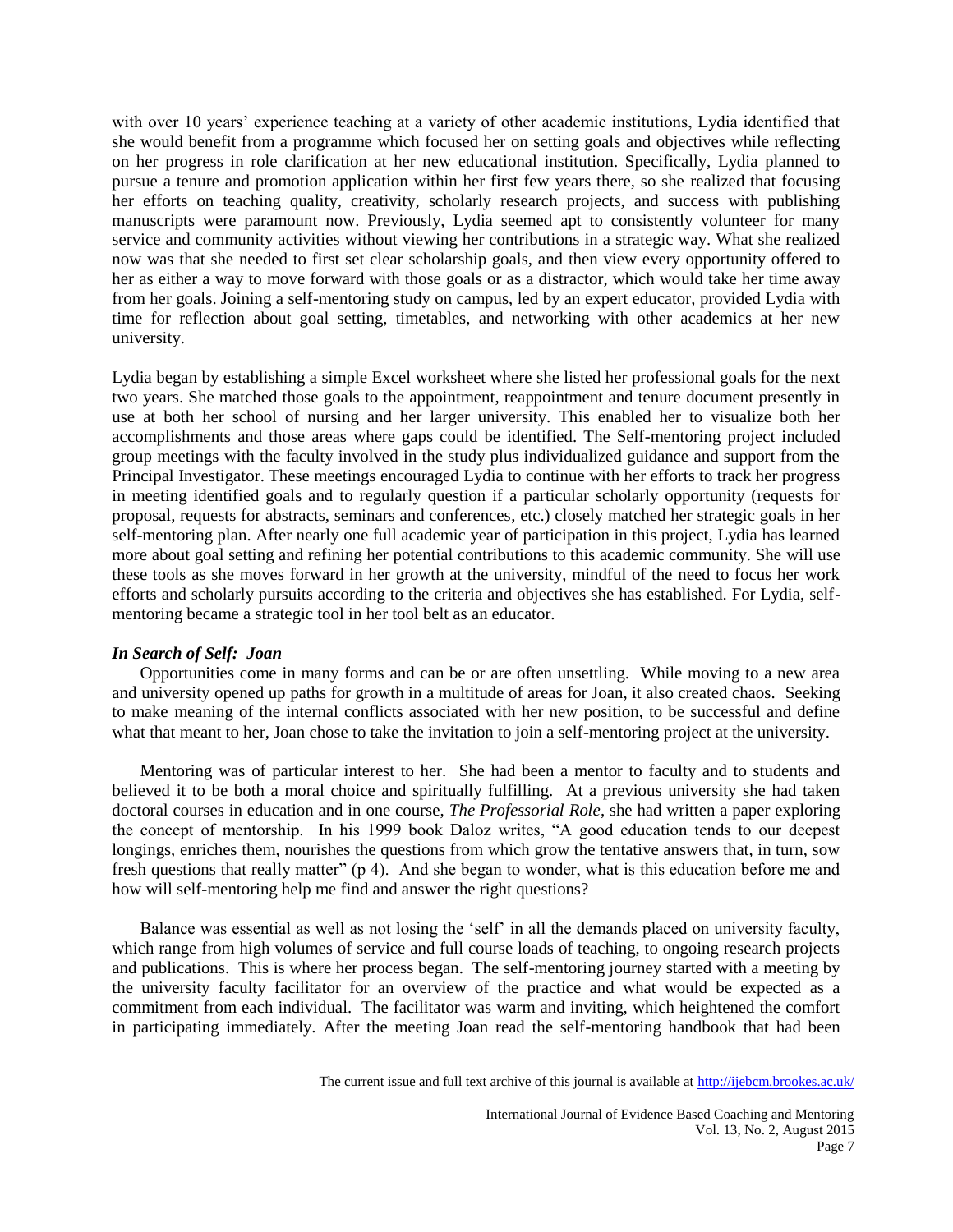provided to the participants and began to complete the available worksheets in the manual. In the process of completing some of the pages in the manual, something felt unsettling and she struggled with the tasks. She explained that it just felt too sterile, too academic and she thought: *how can I tailor it to my quest, me, at this point in time*? The planning template was divided into sections, such as a contract with a goal and role to self during the process as well as time commitment. In addition there was a chart where goal, activity, and time spent could be tracked. The work felt overwhelming and she sensed she was destined to failure in something that was intended to support the turbulence she felt in her job. She contacted the university faculty facilitator and explained what she was feeling. She was told to use the tools only as guides when needed as the forms were variations of the same task but designed to offer personal preferences.

Joan abandoned the forms in lieu of a beautiful new journal and began the first page with an entry from *The Wise Heart* by Jack Kornfield (2008) "Mindful attention to any experience is liberating. Mindfulness brings perspective, balance and freedom." (p 97) She explained that the shift from completing forms to the journal was what she had been searching for – balance and freedom to create herself in a new job. Her plan, which the handbook helped create by providing structure and prompts, was to embrace the process for emancipatory knowing using questions such as, what are the barriers to freedom?, what is wrong with this picture?, what is invisible and who benefits? (Chinn & Kramer, 2008). Her plan was to return to the practice of mindfulness: meditation, yoga, journaling and Buddhist psychology teachings, all pieces of her life prior to moving that she wanted to integrate once again.

The unsettled feelings she had from the new job, its expectations and stressors were an education for her. Self-mentoring was the impetus to demand time and space for herself. She had support to dive into the feelings and ways-of-being that brought her back to self through identification of external activities such yoga, lunches with friends, personal writing and peer and self-reflections. The courage she rallied to take time for personal needs generated the balance necessary to increase productivity and accomplishments in her new position. She believes that the release from outside activities allows her to work more efficiency. Now, a year later, she continues the process of self-mentoring to find balance and wholeness in the very busy and demanding academic world of which she is equally successful.

# *Surviving Transition: John*

Beginning a new position in a new career path, John began as a faculty member in higher education. He was new to the university as well as the programme but with his prior years of leadership experience in public education, he believed that he had the necessary skills, and there were obvious similarities that would create a healthy transition.

John found that fitting into the higher education profile was not as akin to his former position. He did not speak the same language nor was he treated with the level of respect he was accustomed from his previous work where he was a leader in the field. His perspective was that he was at the bottom of a huge mountain – obtaining reappointment and eventually tenure - that he would have to scale over a long period of time.

The greatest obstacle was that those in the organization seemed to guard the secret of how to climb this mountain of challenge as a sacred key. When answering questions, other colleagues used the same phrases that provided little or no guidance whatsoever. John stood before the mountain helpless until he was introduced to self-mentoring. Through learning to self-mentor, John began by establishing an expectation he had for his success as defined by the institution outlined in the faculty handbook and

The current issue and full text archive of this journal is available at <http://ijebcm.brookes.ac.uk/>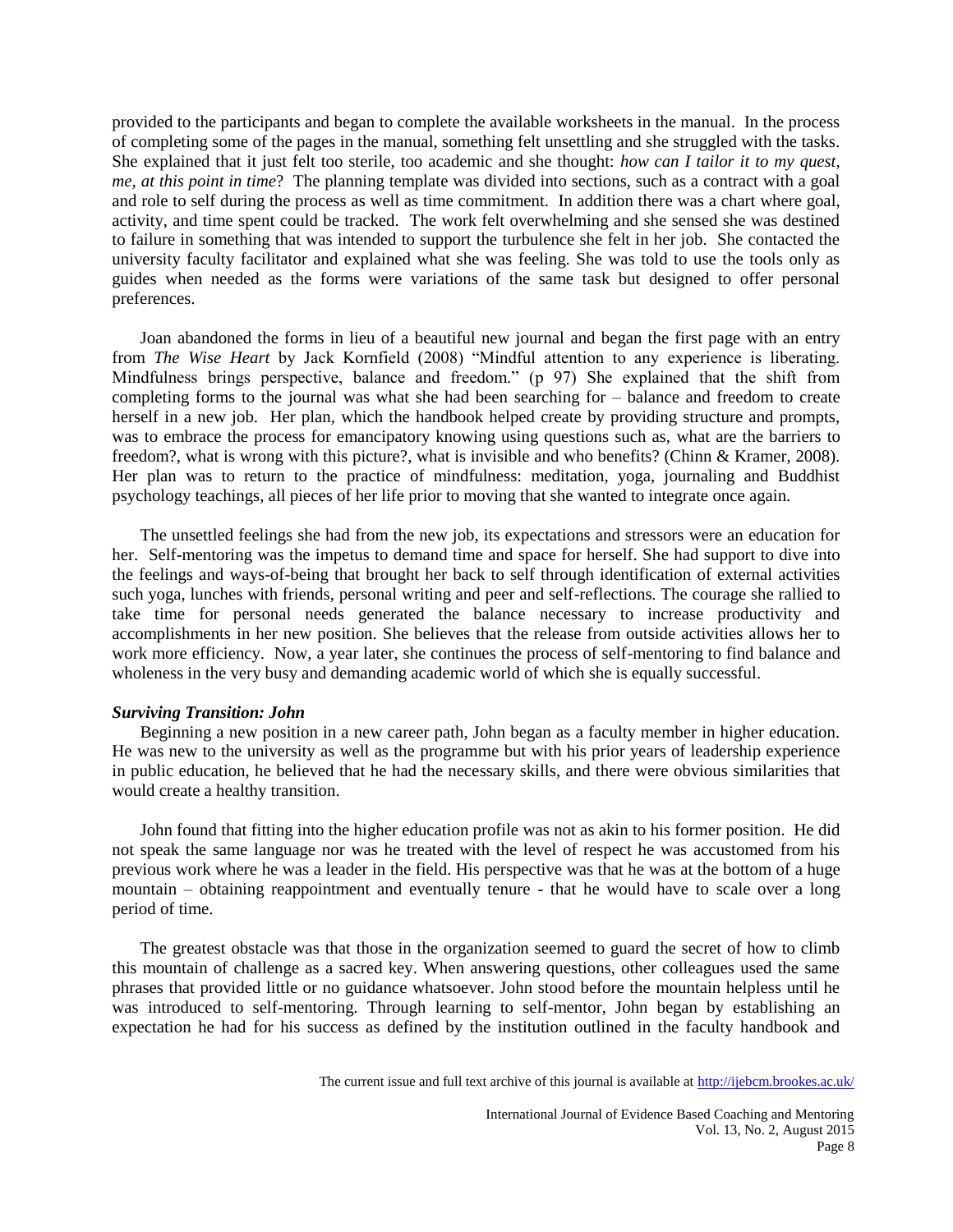through personal conversations. He began formulating some strategies to meet this expectation. If a strong research, teaching, and service agenda was the golden apple, then John would work from his reappointment date backwards to determine what needed to be captured each year to meet this three year expectation. In essence, this was a process of personal strategic planning. After developing a pathway for the next three years, he isolated the year before him into months and established a suitable timeline for his work – primarily focusing on research and publications, which after some conversations, he identified as the greatest barrier to reappointment success. Several books that outlined how to write a journal article became resources and he looked outside of his own department for networking opportunity. In time, John developed a system that provided him the tools to accomplish the tasks for his success through his identification of skills he needed such as self-motivation, organization, and networking. As his success became apparent, he gained confidence in his ability to succeed and eventually was able to share his insight with others who would follow in his footsteps by entering a new domain.

## **Analysis**

Lydia, Joan, and John each self-mentored to make meaning of their new faculty roles at the university. Their first step was to identify an expectation in acclimating to the new expectations within their roles. All three were struggling with the new environment but all three identified different challenges, which is common in self-mentoring. Through self-awareness and self-assessments, each began to identify a strategy for capturing data to isolate his or her particular challenge. Each believed selfmentoring would be a practice to guide them in focusing on their professional development since selfmentoring promotes self-reflection. They recruited resources, both internal and external, to reach their goals. Each of them used different self-mentoring strategies to accomplish their goals. Lydia was comfortable using Excel in a quantitative way, to track her tasks and steps towards meeting established tenure guidelines. This concrete and visual tool worked for her. In contrast, Joan used journaling, qualitative data, to identify the missing balance in her life through the identification of her personal needs such as not having time for yoga and meditation. John found that building networks outside of his department allowed him to clarify role expectations. John used a more isolated approach but was able to draw upon his innate and learned leadership skills from years of experience to build a plan for becoming successful in meeting his individual expectations as well as the department's in the years to come. Each faculty member used a different path to reach his or her expectation. This is the value of self-mentoring – the individualization of the practice to meet the needs of each individual.

Suggested in this study is the possibility that self-mentoring can serve as a viable tool for new faculty. All three participants believed that self-mentoring was beneficial and contributed to their personal success. During interviews conducted with participants, they confirmed that self-mentoring provided:

- An organized approach to meeting challenge or obstacles.
- Provided opportunity for individualization and learning styles.
- Drew on individual strengths, and
- Affirmed each individual's ability to perform successfully in a new environment.

While each participant chose a different path to meet professional expectations for success, they each were successful by their measurement standard. Through the ability to meet their expectation, confidence is gained. The participants viewed confidence as the greatest outcome during the process of selfmentoring.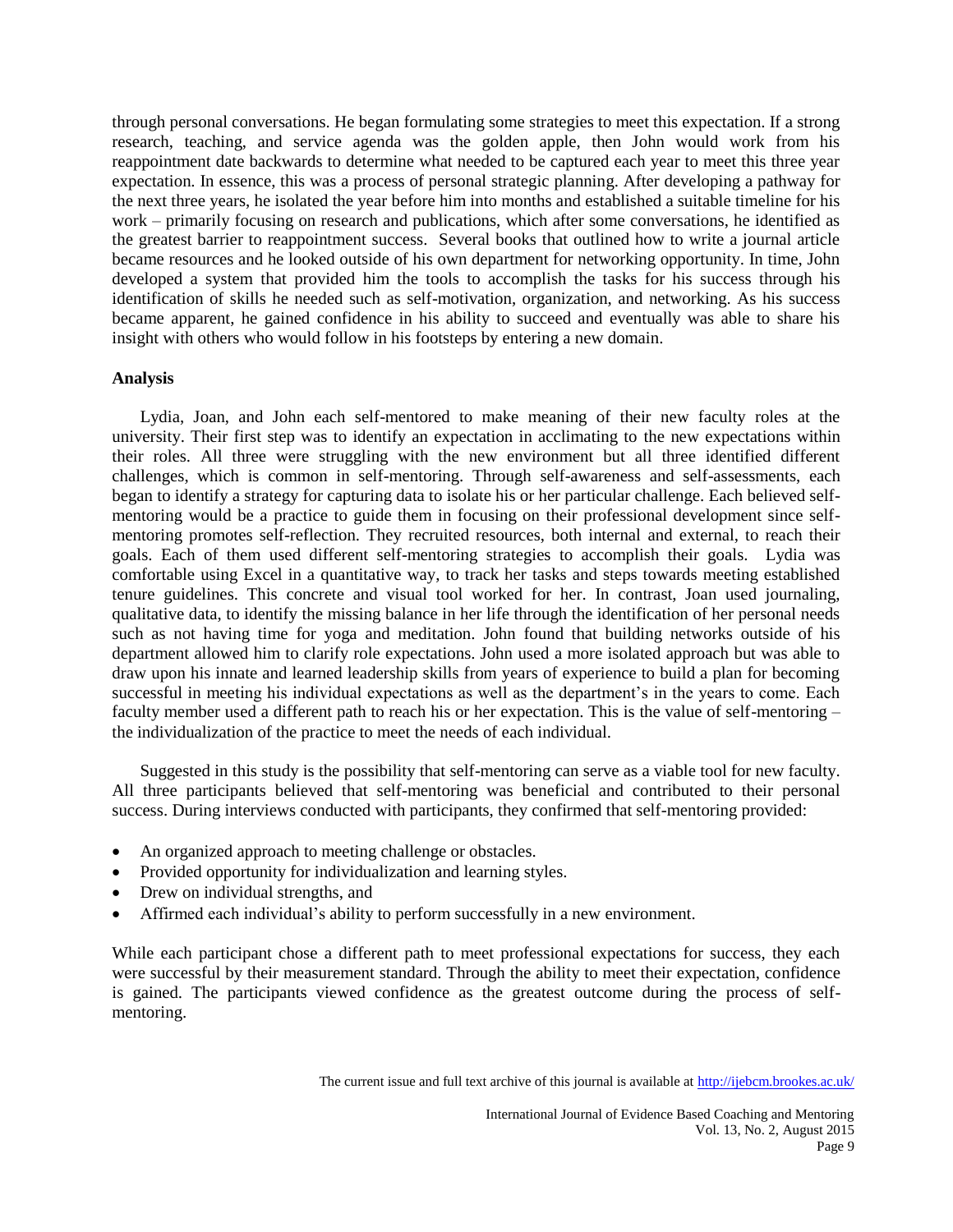#### **Conclusion**

While this study is only a snapshot into the potential for self-mentoring to benefit faculty, it does provide an interesting foundation to begin future work. Self-mentoring may not accommodate everyone, but it does appear to serve individuals who are motivated to take control and lead using a common sense approach to self-leadership. Self-mentoring draws on organizational skills that we all recognize yet often forget we possess until needed.

## **References**

- Adam, K. (1990). *Journal to the self: Twenty-two paths to personal growth*. New York; NY: Warner Brother Books.
- Alleman, E. (1986). Measuring mentoring frequency, quality, impact, in: W.A. Gray & M. M. Gray (Eds) *Mentoring: Aids to Excellence in Career Development, Business, and the Professions.* British Columbia.
- Allen, T. D., Eby, L. T., O'Brien, K. E., & Lentz. E. (2008). The state of mentoring research: A qualitative review of current research methods and future research implications. *Journal of Vocational Behavior, 73*(3), 343-357.
- Alred, G. & Garvey, B. (2010). *Mentoring pocketbook.* Alresford; UK: Management Pocketbooks.
- Barth, R. S. (2001). Teacher leader. *Phi Delta Kappan,* 82(6).
- Beckford, A. (2012). Self-Mentoring: An idea for the twenty-first century. Retrieved 23 July 2015 from: <http://theinvisiblementor.com/self-mentoring-an-idea-for-the-twenty-first-century/>
- Beckford, A. (2013). Mentoring yourself to success: Thoughts from educator Marsha Carr. The Invisible Mentor. Retrieved 23 July 2015 from: [http://theinvisiblementor.com/mentoring-yourself-to-success](http://theinvisiblementor.com/mentoring-yourself-to-success-thoughts-educator-marsha-carr/)[thoughts-educator-marsha-carr/](http://theinvisiblementor.com/mentoring-yourself-to-success-thoughts-educator-marsha-carr/)
- Blickle, G., Witzki, A. & Schneider, B. P. (2009) Self-initiated mentoring and career success: a predictive field study. *Journal of Vocational Behavior*, 74, 94-101.
- Bond, N. & Hargreaves, A. (2014). The Power of teacher leaders: Their roles, influences, & impact. Kappa Delta Phi in partnership with New York; NY: Routledge, Taylor, & Francis Group.
- Bromley, K. (1989). *Journaling: Engagements in reading, writing and thinking.* New York; NY: Scholastic Books.
- Burk, H. G., & Eby, L. T. (2010). What keeps people in mentoring relationships when bad things happen? A field study from the protégé's perspective. *Journal of Vocational Behavior, 77,* 437-446. doi: 10.1016/j.jvb.2010.05.011
- Carr, M. L. (2011). *The Invisible Teacher: A self-mentoring sustainability model.* Randall Library. University of North Carolina Wilmington. Wilmington: NC.
- Carr, M. L. (2012) *The Invisible Leader: A self-mentoring sustainability model for university faculty.* Randall Library. University of North Carolina Wilmington. Wilmington: NC.
- Chinn, L. P. & Kramer, K. M. (2008). Integrated theory and knowledge development in nursing. (7<sup>th</sup> ed.) St. Louis, MO: Mosby Elsevier.
- Creswell, J.W. (1998). *Qualitative inquiry and research design: Choosing among five traditions.*  Thousand Oaks, CA: Sage.

Darling, W. L. (1986). Self-Mentoring Strategies. *Nurse Educator,* 11(1), 24-25.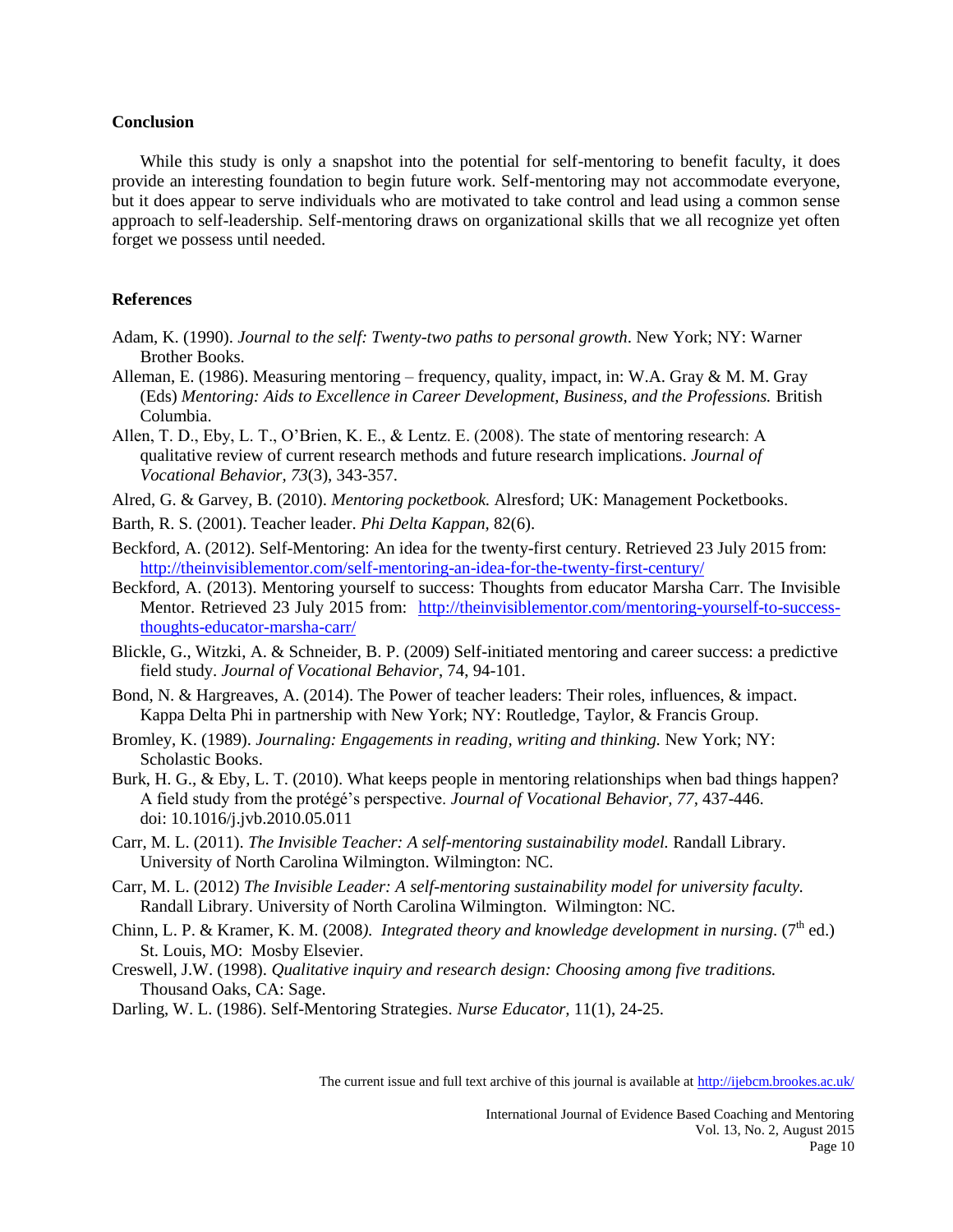- Daloz, A. L. (1999). *Mentor: guiding the journey of adult learners*. (2<sup>nd</sup> ed.) San Francisco, CA: Jossey-Bass.
- Dougherty, T. W., Turban, D. B., & Haggard, D. L. (2007). Naturally occurring mentoring relationships involving workplace employees. In T. D. Allen & L. T. Eby (Eds.), *The Blackwell Handbook of Mentoring. A Multiple Perspectives Approach* (pp. 139–158). Malden, MA: Blackwell.
- Duke, D. L., 'Author' & Sterrett, W. (2013). *The school improvement planning handbook: Getting focused on turnaround to transition.* Rowan & Littlefield Publishing House. Lanham: MD.
- Eby, L.T., Durley, J.R., Evans, S.C., & Ragins, B.R. (2008). Mentors' perceptions of negative mentoring experiences: Scale development and nomological validation. *Journal of Applied Psychology, 93*(2), 358-373. doi: 10.1037/0021-9010.93.2.358
- Fugate, M., Kinicki, A. J., & Ashforth, B. E. (2004). Employability: A psycho-social construct, its dimensions, and applications. Journal of Vocational Behavior, 65, 14–38.
- Fox, M. (1993). *Radical reflections: Passionate opinions on teaching, learning and living.* Marrickville; AUST: Harcourt Brace.
- Fullan, M. (2001). *The new meaning of educational change.* New York: Teachers College Press.
- Garvey, B., Stokes, P. & Megginson, D. (2014) *Coaching and Mentoring: Theory and practice.* London; UK: Sage.
- Harkins, P. (1999). *Powerful conversations: How high impact leaders communicate.* New York; NY: McGraw Hill.
- Hasbrouch, J. (2007). Student focused coaching: A model for reading coaches. *The Reading Teacher*, 60 (7) 690-693.
- Hinds, P.S., Chaves, D.E. & Cypess, S.M. (1992). Context as a source of meaning and understanding. *Qualitative Health Research, 2* (1), 61-74.
- Horn, K. (2013). The increasing importance of self-mentoring. Research Accelerator: Resources for Public Health Research. George Washington University. Washington: DC. Retrieved 23 July 2015 from: [http://publichealth.gwu.edu/blogs/researchaccelerator/2013/01/28/the-increasing-importance](http://publichealth.gwu.edu/blogs/researchaccelerator/2013/01/28/the-increasing-importance-of-self-mentoring/)[of-self-mentoring/](http://publichealth.gwu.edu/blogs/researchaccelerator/2013/01/28/the-increasing-importance-of-self-mentoring/)
- Huang, C. A. & Lynch, J. (1995). *Mentoring: The TAO of giving and receiving wisdom.* New York; NY: HarperCollins.
- Hynes, W. J. (1984). Strategies for faculty development. *New Directions for Higher Education*, *1984*(47), 31-38.
- Ilevbare, F. (2011). Mentoring in the workplace: a case study of the academic setting: chapter 17. *IFE PsychologIA: An International Journal: Mentoring: a key issue in human resource management: Special Issue 1*, 197-206.
- Kostovich, T. C. & Thurn, E. K. (2006). Connecting: perceptions of becoming a faculty mentor. *International Journal of Nursing Education Scholarship*, 3(1). DOI: http://dx.doi.org/10.2202/1548- 923X.1148
- Kornfield, J. (2008). *The wise heart: A guide to the universal teachings of Buddhist psychology.* New York, NY: Bantam Dell.
- Lambert, L. (2003). Leadership redefined: An evocative context for teacher leadership. *School leadership & management*, *23*(4), 421-430.
- Lezotte, L. W., & McKee, K. M. (2002). *Assembly required: A continuous school improvement system.*  Okemos, MI: Effective Schools Products.
- Marshall, C., & Rossman, G. B. (2010). *Designing qualitative research* (5th ed.). Thousand Oaks, CA: Sage.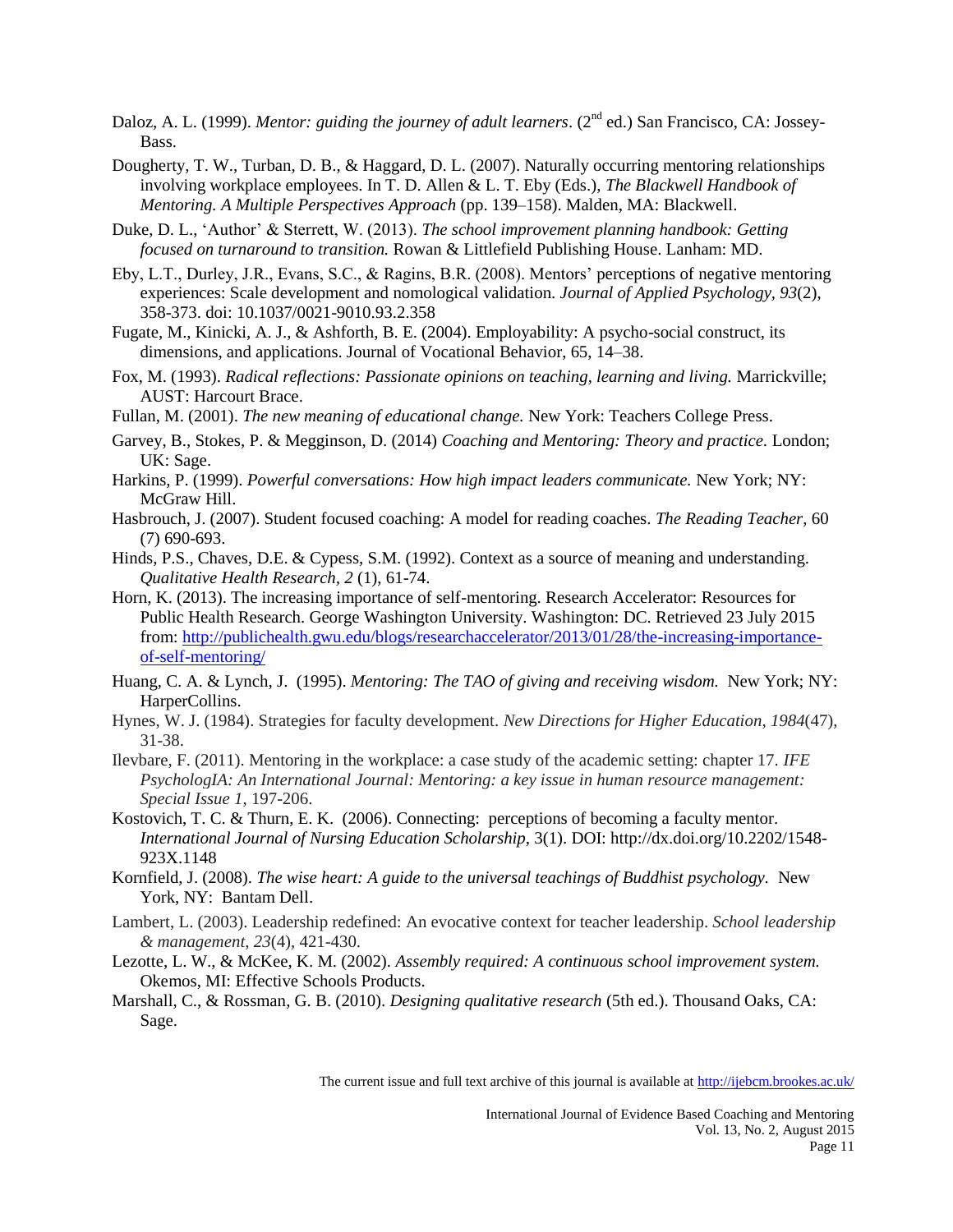- Mijares, L., Baxley, M.S. & Bond, L.M. (2013). Mentoring: a concept analysis. *The Journal of Theory Construction & Testing*, 17(1), 23-28.
- Munhall, P.L. (2001). *Nursing research: a qualitative perspective.* (3<sup>rd</sup> ed.). Sudbury, MA: Jones & Bartlett.
- Nakamura, J. & Shernoff, D. J. (2009). *Good Mentoring: Fostering excellent practice in higher education*. San Francisco; CA: Jossey-Bass Books.
- Oakes, J., Quartz, K., Ryan, S., & Lipton, M. (1999). *Becoming good American schools.* San Francisco: Jossey Bass Publications.
- Patterson, K., Grenny, J, McMillan, R., & Switzler, A. (2012). *Crucial conversations: Tools for talking when stakes are high.* McGraw Hill Publishing.
- Ragins, B. R., & Scandura, T. A. (1997). The way we were: gender and the termination of mentoring relationships. *Journal of Applied psychology*, *82*(6), 945.
- Salanda, J. (2009). *The coding manual for qualitative researcher.* Thousand Oaks, CA: Sage.
- Sands, R. G., Parson, L. A., & Duane, J. (1991). Faculty mentoring faculty in a public university. *The Journal of Higher Education*, 174-193.
- Scandura, T. A. (1998). Dysfunctional mentoring relationships and outcomes. *Journal of Management*, *24*(3), 449-467.
- Schein, E. H. (1992). *Organizational culture and leadership*. San Francisco: Jossey Bass.
- Schoenfeld, A. C. & Magnan, R. (2004). *Mentor in a Manual: Climbing the academic ladder to tenure.* Madison; WI: Atwood Publishing.
- Seibert, S. E., Kraimer, M. L., & Crant, J. M. (2001). What do proactive people do? A longitudinal model linking proactive personality and career success. *Personnel Psychology*, 54, 845–874
- Thomas, N., & Saslow, S. (2007). *Improving productivity through coaching and mentoring.* Chief Learning Officer. Retrieved 23 July 2015 from:

[http://www.clomedia.com/articles/improving\\_productivity\\_through\\_coaching\\_and\\_mentoring](http://www.clomedia.com/articles/improving_productivity_through_coaching_and_mentoring)

- Wanberg, C. R., Welsh, E. T., & Hezlett, S. A. (2003). Mentoring research: A review and dynamic process model. In G. Ferris (Ed.), Research in Personnel and Human Resources Management (Volume 22; pp. 39–124). Greenwich, CT: JAI Press.
- Whitworth, L, Kimsey-House, H. & Sandahl, P. (1998). *Co-Active Coaching: New skills for coaching people toward success in work and life.* Palo Alto; CA: Davies-Black Publishing.
- VaASCD (Winter, 2014). Virginia Association of Supervision and Curriculum Development Quarterly Newsletter. Retrieved 23 July 2015 from:

[http://www.vaascd.org/index.php/home/archives\\_publications](http://www.vaascd.org/index.php/home/archives_publications)

Yoder, L. (1990). Mentoring: a concept analysis. *Nursing Administration Quarterly*, 15(1), 9-19.

The current issue and full text archive of this journal is available at <http://ijebcm.brookes.ac.uk/>

International Journal of Evidence Based Coaching and Mentoring Vol. 13, No. 2, August 2015 Page 12